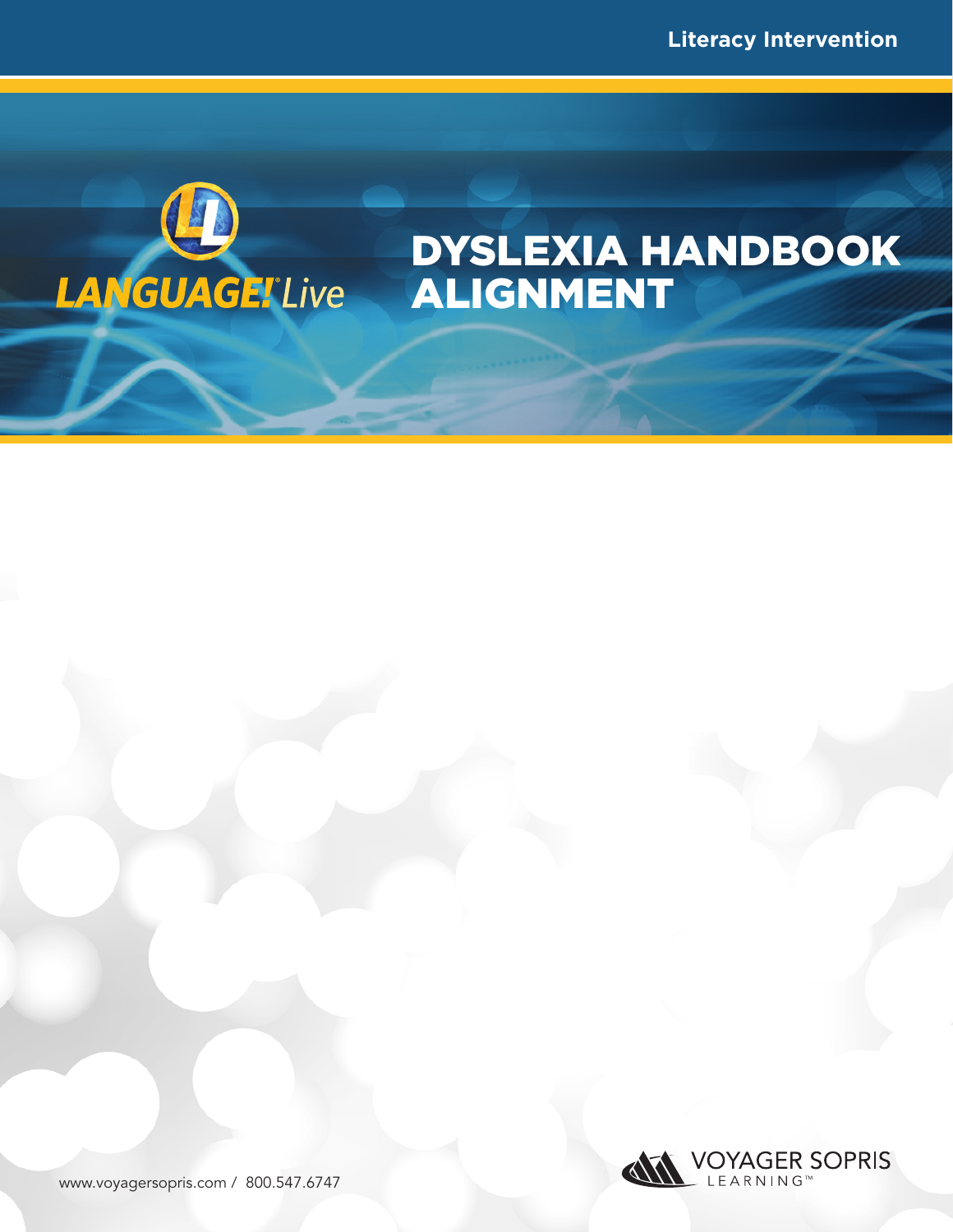

# INTRODUCTION

*LANGUAGE! Live* is a blended program that applies the Structured Literacy approach and teaches all aspects of language to students. It provides explicit, systematic, and cumulative foundational reading skill instruction and emphasizes higher-level comprehension as students progress and develop speed, accuracy, and automaticity while reading more complex text. The strategies are individualized, intensive, multisensory, phonetic methods, and include a variety of writing and spelling skill development and practice. The digital Word Training component of *LANGUAGE! Live* complements the direct, explicit, teacher-led Text Training.

*LANGUAGE! Live* incorporates all the components of instruction and instructional approaches from *The Dyslexia Handbook: Procedures Concerning Dyslexia and Related Disorders* (Texas Education Agency, 2014) in the following areas:

# *DYSLEXIA HANDBOOK LANGUAGE! LIVE*

### Phonological awareness

"Phonological awareness is the understanding of the internal sound structure of words. A phoneme is the smallest unit of sound in a given language that can be recognized as being distinct from other sounds. An important aspect of phonological awareness is the ability to segment spoken words into their component phonemes" (Birsh, 2011, p. 19).

The online Word Training component of *LANGUAGE! Live* explicitly builds foundational skills, including phonological awareness.

Most poor readers and spellers need additional instruction to bolster phonological awareness; therefore, especially in Level 1, each unit contains direct instruction about speech sounds and speech-sound manipulation (segmentatioan, blending, substitution).

In Level 1, novice learners are shown how each phoneme is articulated as they learn to discriminate confusable phonemes. Distinguishing features such as consonant voicing and vowel jaw opening are explicitly demonstrated to aid students' speech sound awareness. Phonemes are also associated with picture clues and key words as they are linked with the letters (graphemes) that represent them. The entire system of 25 English consonants and 19 English vowels is gradually taught, resulting in a complete "sound library" that the student can reference at any time.

Phoneme segmentation and blending are practiced both orally (without print) and in connection with phonemegrapheme mapping.

Key words or guide words serve to support memory for sound-symbol association.

Phoneme blending and segmentation is directly connected to word reading and spelling.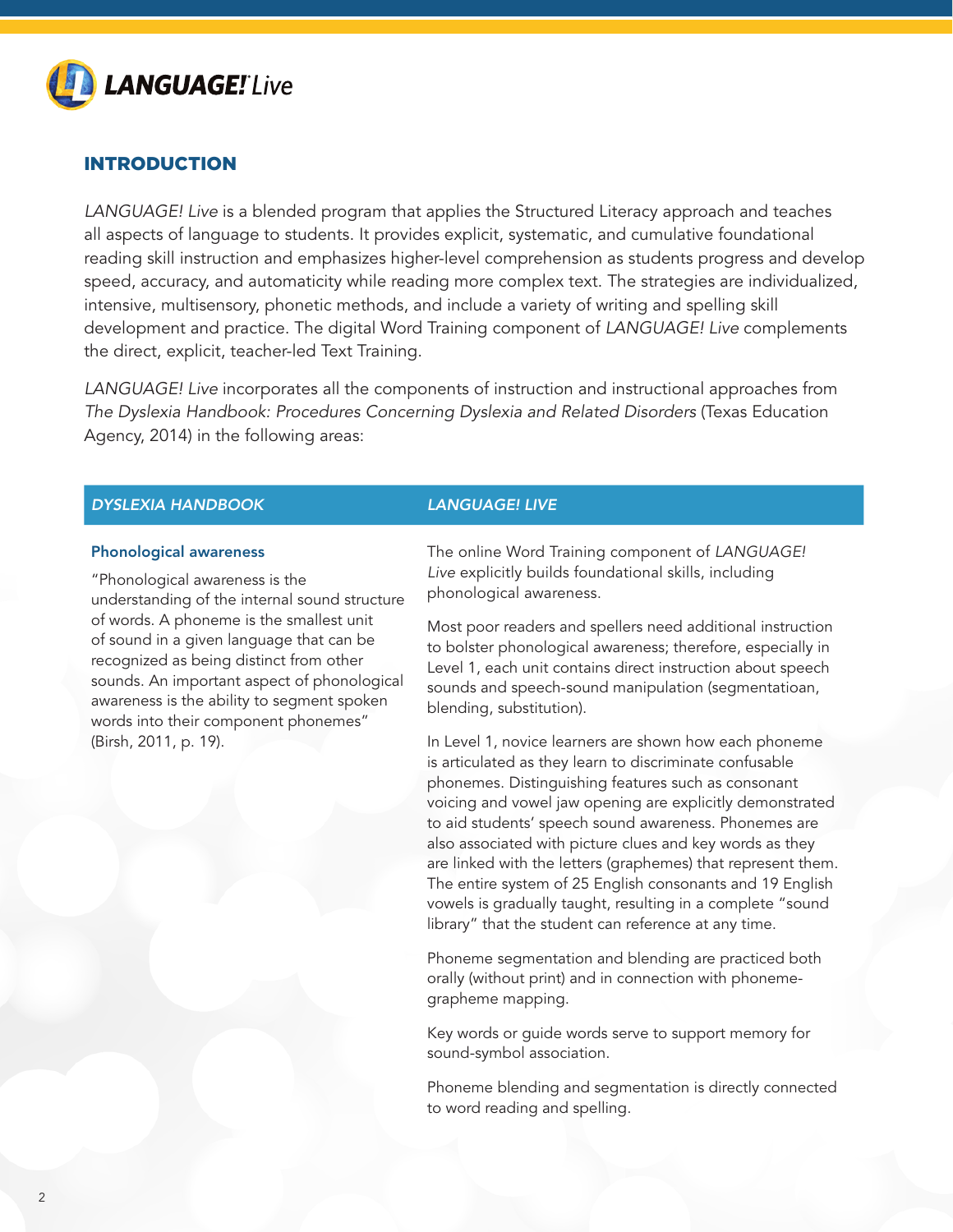

# Sound-symbol association

Sound-symbol association is the knowledge of the various speech sounds in any language to the corresponding letter or letter combinations that represent those speech sounds. The mastery of soundsymbol association (alphabetic principle) is the foundation for the ability to read (decode) and spell (encode) (Birsh, 2011, p. 19). "Explicit phonics refers to an organized program in which these sound-symbol correspondences are taught systematically" (Berninger & Wolf, 2009, p. 53).

Phonics instruction is presented online in a web-based environment. Phonics is sequential, beginning with initial sounds, introduction to the English vowel and consonant charts, then progression to syllable awareness/types/ syllabication processes. Students progress from initial phonemes/phonics to practice of multisyllable production and analysis.

The Word Training component of *LANGUAGE! Live* provides systematic, cumulative instruction in all of the most frequent phoneme-grapheme (sound-symbol) correspondences, as well as the most common orthographic patterns that characterize English spelling (consonant doubles, consonant digraphs, consonant blends, the Floss Rule, and all common vowel spelling patterns in closed, open, CVe, vowel team, and vowel + r patterns). Compound words and words with inflections (-ed, -ing, -s, -es, -est, -er) are also introduced.

Recognizing that adolescent students who struggle to learn to read need decoding and phonics activities that allow them to learn the skills that they need in a safe environment, *LANGUAGE! Live* has built-in recordings of an "expert" (one of the peers or teachers in instructional Word Training videos) saying sounds, blends, letters, words, and phrases. Students are able to hear these recordings, listen to themselves repeat them, and then compare these sounds, words, sentences, and phrases.

# **Syllabication**

"A syllable is a unit of oral or written language with one vowel sound. The six basic types of syllables in the English language include the following: closed, open, vowel-consonant-e, r-controlled, vowel pair (or vowel team), and consonantle (or final stable syllable). Rules for dividing syllables must be directly taught in relation to the word structure" (Birsh, 2011, p. 19).

Reading and spelling multisyllable words is the focus of Word Training in Level 2. Identifying syllables in spoken words, breaking words into syllables and blending syllables together are first practiced as listening and speaking skills. Various practice exercises build students' ability to recognize, read, and spell multisyllabic words in print, including categorizing syllables by the spelling of the vowel sound; supplying a missing syllable in a written word; combining written syllables to make words; and spelling longer words by syllable dictation. Students practice a "big word reading strategy" in which longer words are parsed into syllables and systematically decoded.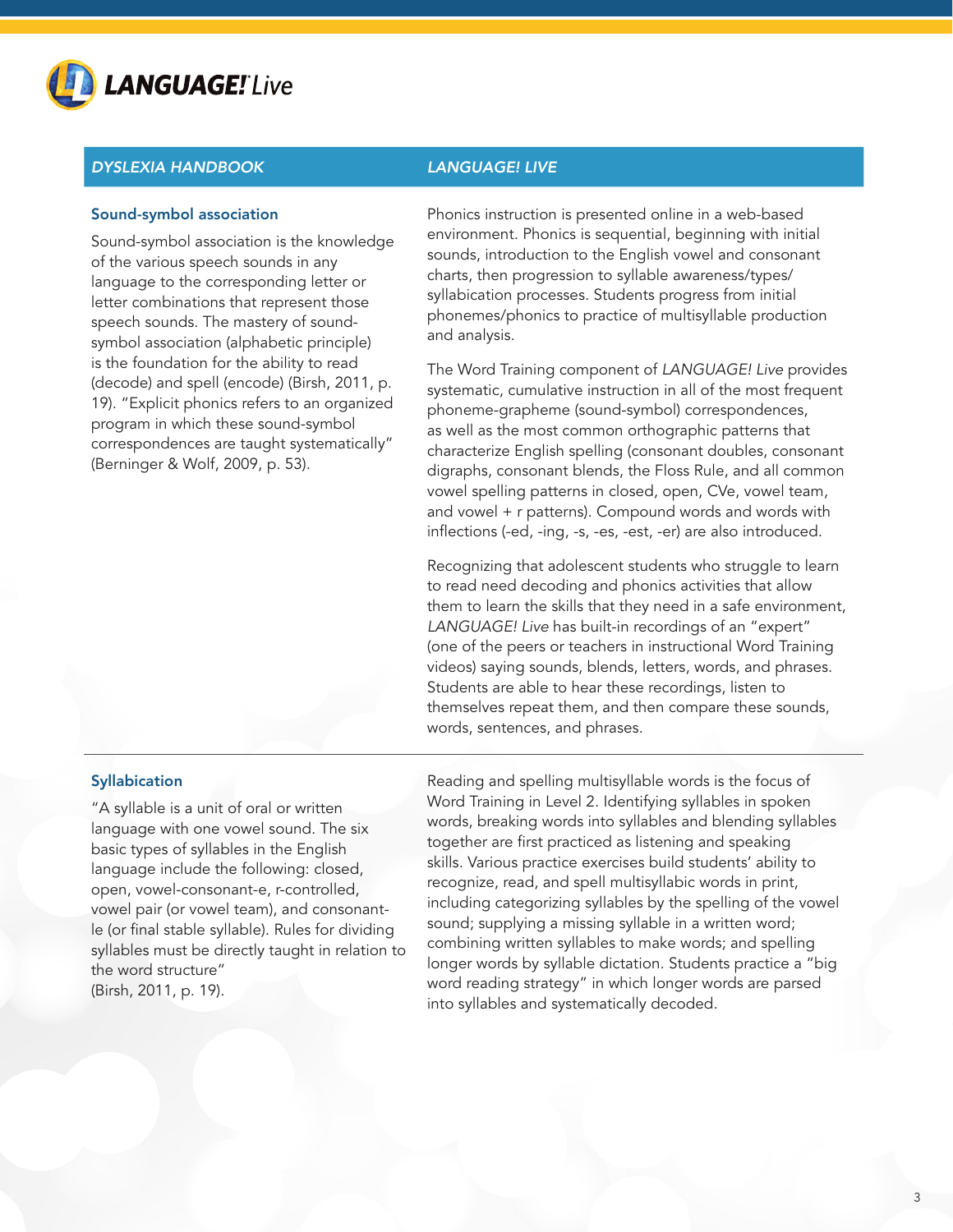

# **Orthography**

Orthography is the written spelling patterns and rules in a given language.

Students must be taught the regularity and irregularity of the orthographic patterns of a language in an explicit and systematic manner. The instruction should be integrated with phonology and soundsymbol knowledge.

*LANGUAGE! Live* teaches students to appreciate the logic of English orthography from several angles. Regular patterns and apparent irregularities are discussed in terms of the history of English and word origin (etymology), with emphasis on Anglo-Saxon, Latin, and Greek-based spellings found in English. Students learn phonemegrapheme mapping; position-based spelling patterns (-ch, -tch, for example); rules for adding suffixes; allowable letter sequences and conventions; and strategies for remembering unconventional spellings and homophones. Multisyllabic words with Latin derivation are emphasized in the last half of Level 2, for both decoding (reading) and encoding (spelling production).

### Morphology

"Morphology is the study of how a base word, prefix, root, suffix (morphemes) combine to form words. A morpheme is the smallest unit of meaning in a given language" (Birsh, 2011, p. 19).

Morphology instruction focuses on the connection between word form, word derivation, and word meaning. In Level 1 of *LANGUAGE! Live*, inflectional morphemes (or grammatical suffixes) are introduced early for word recognition, spelling, and vocabulary. Prefix spellings and meanings are emphasized in the beginning of Level 2. The spelling and meanings of common suffixes, as well as their role in marking a word's part of speech, are taught next. Latin roots and large families of related words are the focus from the middle of Level 2 onward. Word analysis and word synthesis, in context and out of context, with decoding and encoding, are included in each word study unit.

### **Syntax**

"Syntax is the sequence and function of words in a sentence in order to convey meaning. This includes grammar and sentence variation and affects choices regarding mechanics of a given language" (Birsh, 2011, p. 19).

*LANGUAGE! Live* students learn that word function and arrangement in a sentence create meaning in that sentence. Being able to make meaning in complex texts and produce clearly written compositions starts with being able to decipher complex sentences, so instruction focuses on the rules of grammar to increasing syntax complexity.

They learn how the English language works through concrete instruction and visuals to teach grammar, focusing on:

- Mechanics and usage for speaking, reading, and writing
- Grammatical form—nouns, pronouns, verbs, adjectives, etc.
- Grammatical functions—subject, predicate, direct object, etc.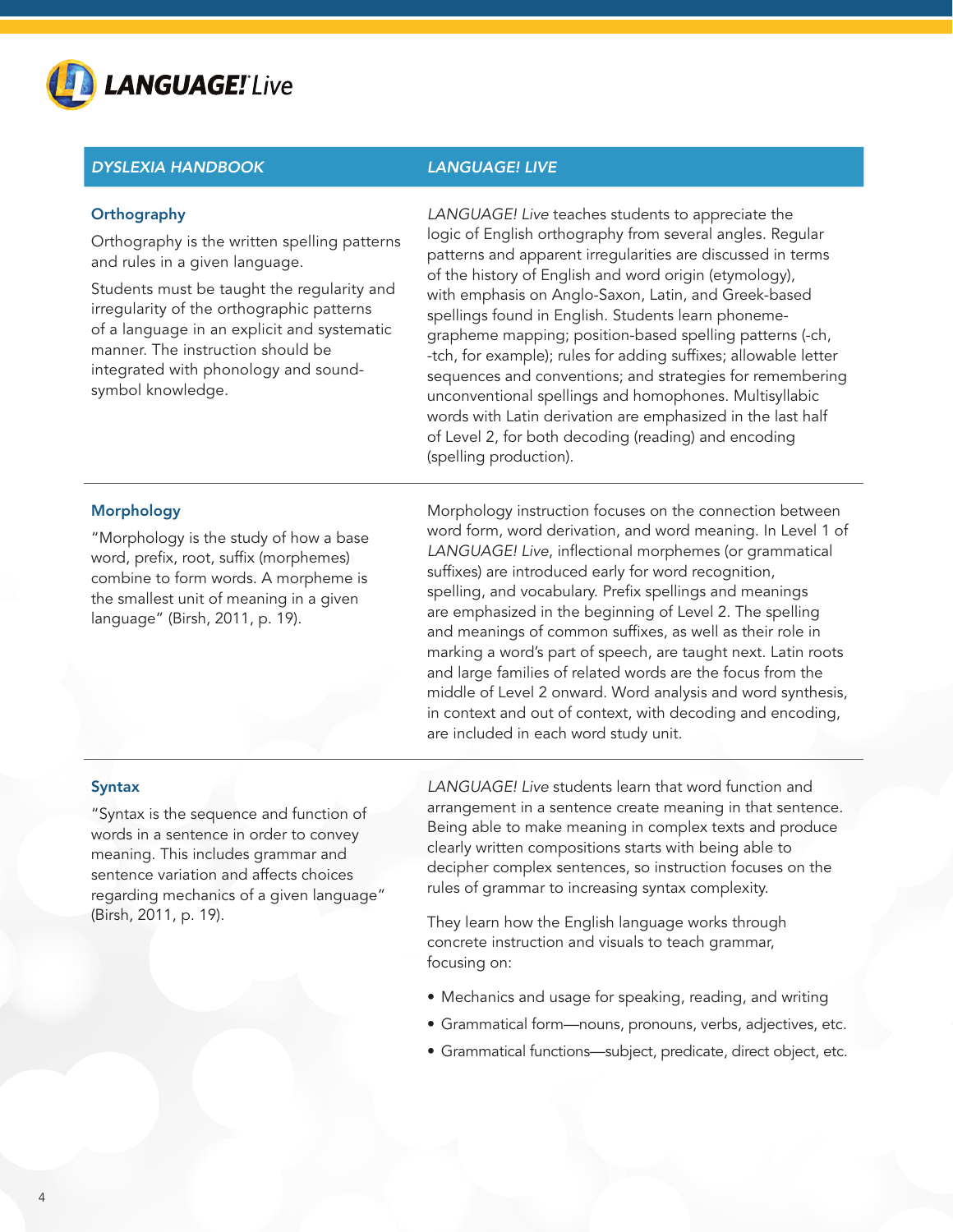

### Syntax (continued)

"Syntax is the sequence and function of words in a sentence in order to convey meaning. This includes grammar and sentence variation and affects choices regarding mechanics of a given language" (Birsh, 2011, p. 19).

- Sentence patterns—simple, compound, complex
- Sentence combining and parts—transitions, phrases, independent and dependent clauses, etc.
- Noun/verb agreement and word tenses
- Text-based analysis and application of grammatical forms and functions
- Metacognitive questions
- Writing conventions
- Editing/revising written work

Students diagram sentences and use sentence dictation to analyze grammar concepts, resulting in a clear understanding of the grammatical structure of a sentence.

*LANGUAGE! Live* instruction clarifies meaning of punctuation and spelling.

*LANGUAGE! Live* teaches multiple meaning words and their syntactic contexts so that "readers can move into more sophisticated text-level reading with greater fluency and thus devote more energy to understanding" (Chapel Eberhardt, 2013).

### Reading comprehension

Reading comprehension is the process of extracting and constructing meaning through the interaction of the reader with the text to be comprehended and the specific purpose for reading. The reader's skill in reading comprehension depends upon the development of accurate and fluent word recognition, oral language development (especially vocabulary and listening comprehension), background knowledge, use of appropriate strategies to enhance comprehension and repair it if it breaks down, and the reader's interest in what he or she is reading and motivation to comprehend its meaning (Birsh, 2011, pp. 9 and 368; Snow, 2002).

The Text Training component of *LANGUAGE! Live* places a strong emphasis on comprehension, weaving together—via explicit instruction using graded passages and a logical scope and sequence—the components of reading and writing necessary to address comprehension of complex text. For example, the process of Close Reading is emphasized throughout the program. Introduced early and utilized across all levels, explicit instruction teaches how to locate the topic, main ideas, supporting details, evidence, and examples in text. Close reading is teacher-mediated examination of language, cohesive ties, and ideas implied but not stated in the text. It helps students attend to details they might otherwise miss and builds the expectation that the text should make sense at surface and deeper levels.

Construction of an accurate mental model of the text depends on background knowledge that enables inferences. Therefore, preparing students with background knowledge must precede the first reading of the text.

"Informational Preview Checklist" has students preview the passage and predict what they will learn.

Students mark up text using a color-coding system to identify the underlying text and identify main ideas and supporting detail.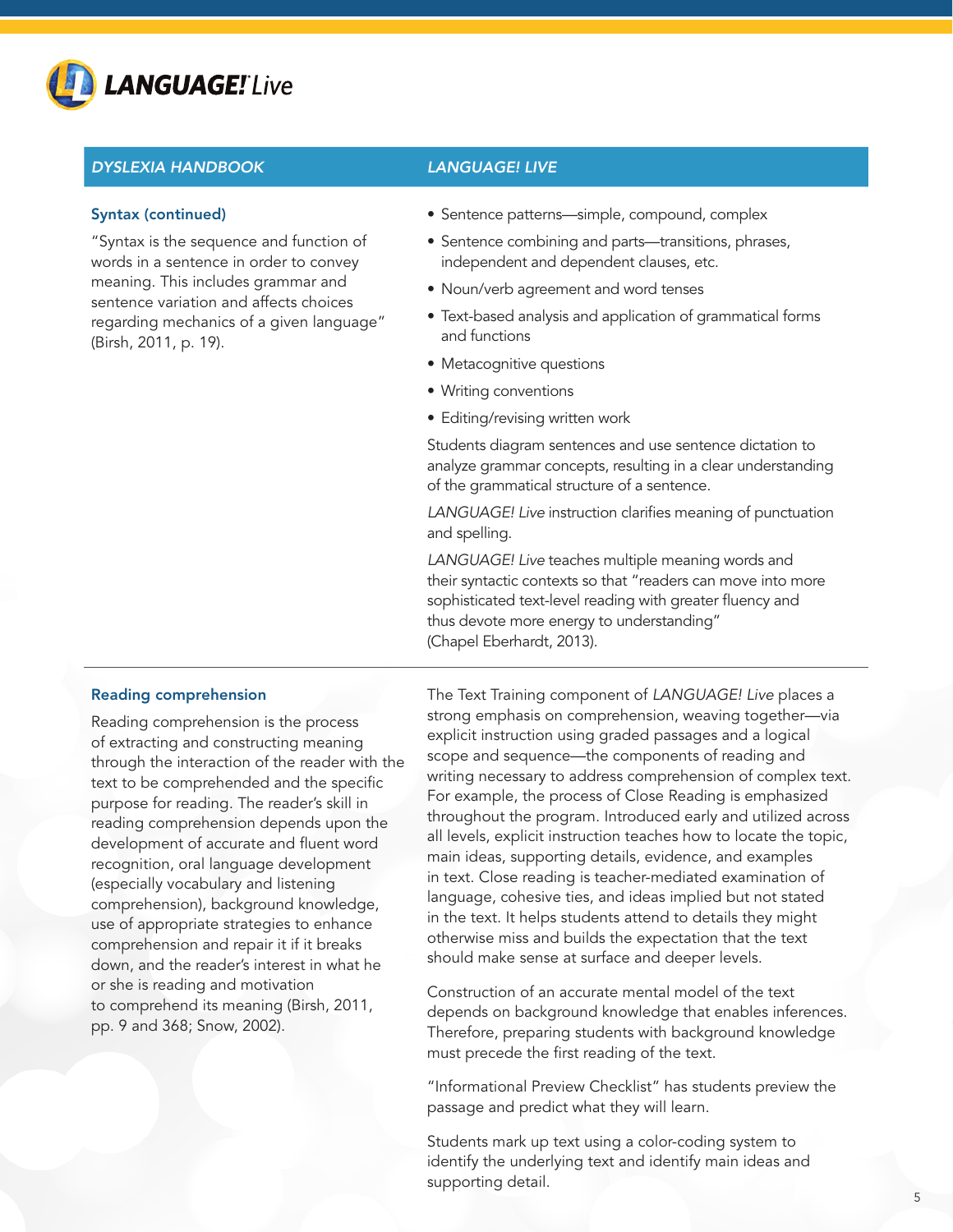

# Reading comprehension (continued)

Reading comprehension is the process of extracting and constructing meaning through the interaction of the reader with the text to be comprehended and the specific purpose for reading. The reader's skill in reading comprehension depends upon the development of accurate and fluent word recognition, oral language development (especially vocabulary and listening comprehension), background knowledge, use of appropriate strategies to enhance comprehension and repair it if it breaks down, and the reader's interest in what he or she is reading and motivation to comprehend its meaning (Birsh, 2011, pp. 9 and 368; Snow, 2002).

"Blueprint for Reading" feature teaches students to identify how information is organized within various content-specific informational texts of increasing complexity; this clearly shows the relationship between the topic sentence, main ideas, supporting details, and evidence, examples, and explanations further explaining those details. With student mastery, the instructional focus shifts from modeling to guided practice, corrective feedback, and independent practice/application.

Explicit instruction in determining author/narrator point of view includes locating and evaluating evidence supporting that point of view.

Students do several readings of a "worthwhile" text—one with several layers of meaning or unusual complexity—to grasp its enduring ideas.

Each genre (literary, informational) has unique properties that are directly taught to students.

Comprehension of text rests on comprehension of sentences. Therefore, instruction in sentence structure and how it affects meaning is an essential part of comprehension instruction. Written or constructed responses enhance text comprehension.

Students receive direct instruction in responding to specific prompts and questions.

Graphic organizers assist with note taking and organization of thoughts for writing.

The reading selections in *LANGUAGE! Live* sample literature, biography, informational text in history and science, poetry, drama, and rhetoric. Texts were chosen not only for readability, but for provocative, meaningful subject matter of interest to adolescents. In each unit, themes unify diverse texts, selected to address a range of time periods, voices, points of view, cultures, and styles. The difficulty of text in each unit gradually increases as students gain reading experience and reading proficiency.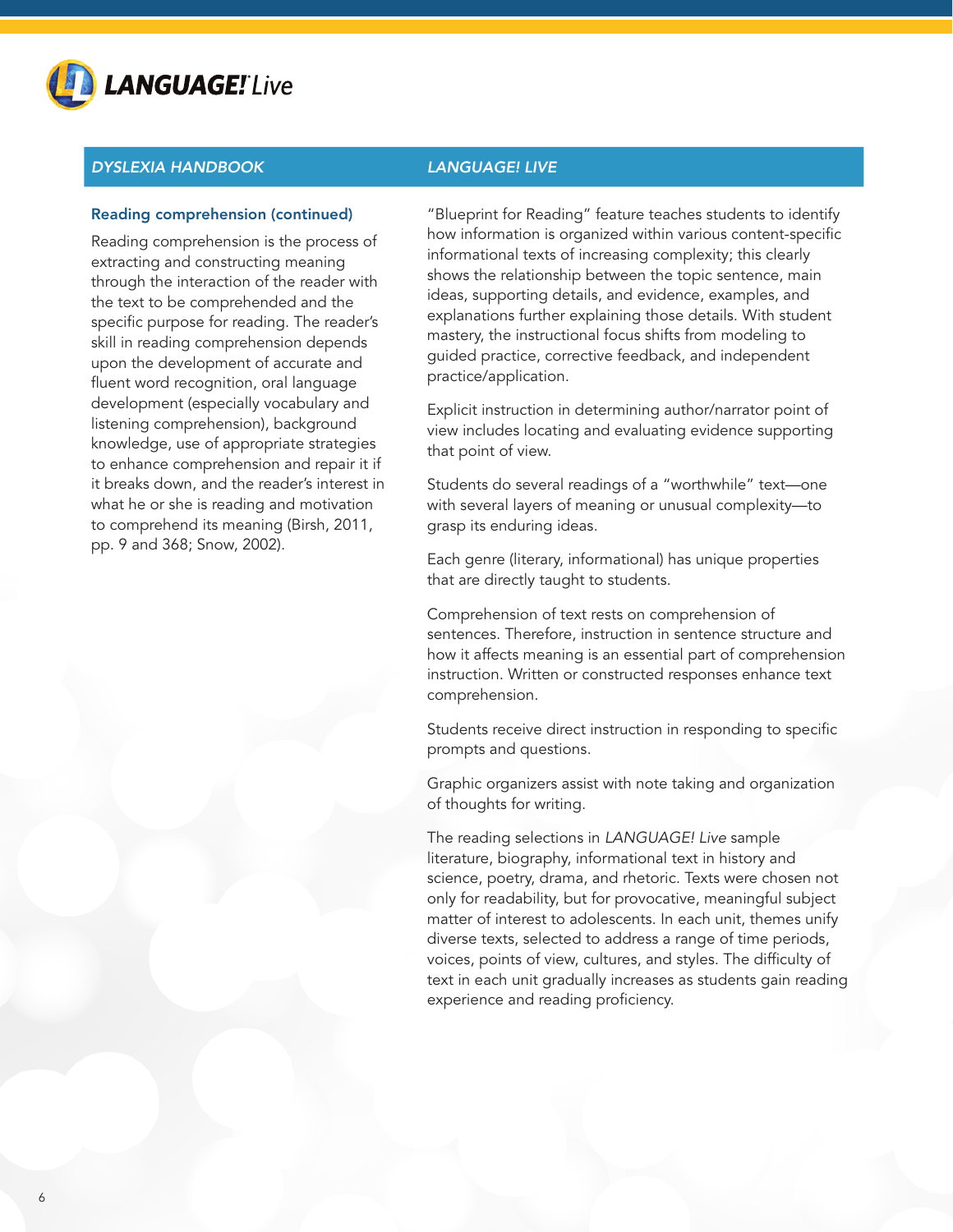

# Reading fluency

"Reading fluency is the ability to read text with sufficient speed and accuracy to support comprehension"(Moats & Dakin, 2008, p. 52). Teachers can help promote fluency with several interventions that have proven successful in helping students with fluency (e.g., repeated readings, word lists, and choral reading of passages) (Henry, 2010, p. 104).

Fluency activities linked to skills taught are in place throughout Text Training and Word Training. Students practice and improve fluency through word, phrase, and passage reading activities. Students are provided opportunities online and in print to monitor their own fluency growth and rate of improvement.

*LANGUAGE! Live* applies these principles consistently:

- Word reading accuracy should precede an emphasis on fluency
- Fluency is best practiced at the word, phrase, sentence, and passage levels
- Fluency depends on both word recognition and language comprehension
- Repeated readings with charting, partner reading, phrase reading, and choral reading all facilitate growth in fluency
- An aspect of word meaning is a word's part of speech or grammatical role; therefore, instruction in grammar and usage supports vocabulary learning and comprehension
- Vocabulary instruction should be text-driven, not separated from meaningful reading

# REFERENCES

### Sources for Critical, Evidence-Based Materials and Delivery of Dyslexia Instruction

- Berninger, V. W., & Wolf, B. (2009). *Teaching students with dyslexia and dysgraphia: Lessons from teaching and science*. Baltimore, MD: Paul H. Brookes Publishing.
- Birsh, J. R., & Snow. (2011). Connecting research and practice. In J. R. Birsh, *Multisensory teaching of basic language skills* (3rd ed., pp.1–24). Baltimore, MD: Paul H. Brookes Publishing.

Chapel Eberhardt, N. (2013). *Perspectives on language and literacy*. The International Dyslexia Association, Inc.

Henry, M. K. (2010). *Unlocking literacy: Effective decoding and spelling instruction* (2nd ed.). Baltimore, MD: Paul H. Brookes Publishing.

Mather, N., & Wendling, B. J. (2012). *Essentials of dyslexia assessment and intervention*. Hoboken, NJ: John Wiley & Sons.

Moats, L. C, & Dakin, K. E. (2008). *Basic facts about dyslexia and other reading problems*. Baltimore, MD: The International Dyslexia Association.

Texas Education Agency. (2014). *The dyslexia handbook: Procedures concerning dyslexia and related disorders*. Austin, TX.